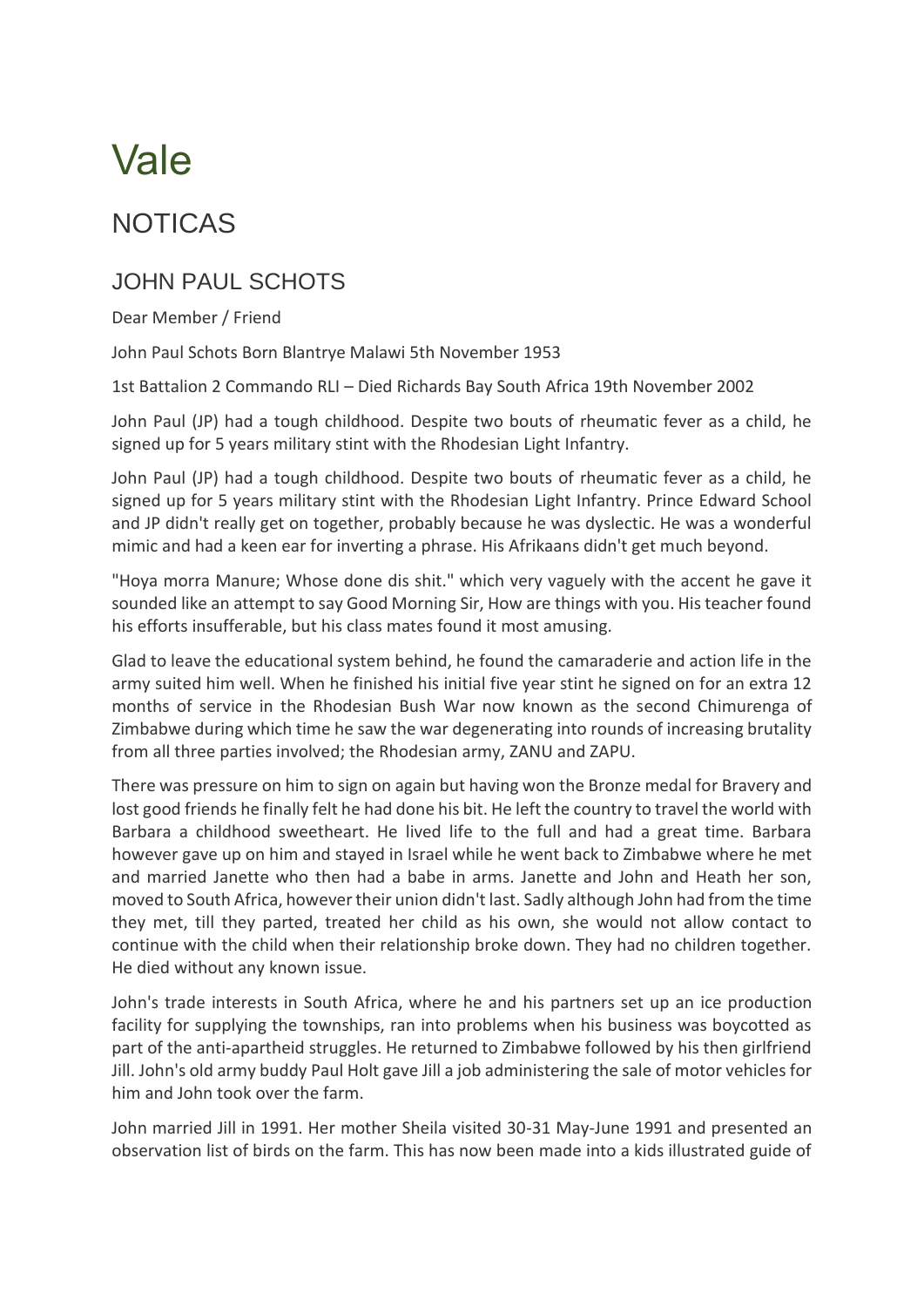birds of the area. Sheila was a member of the Witwatersrand bird Club at the time, now she has returned to Ireland.

John was dropped behind enemy lines on a parachute that 'roman candled'; that is it didn't open properly and he plummeted to earth unsupported. Once Mother had recovered from seeing the Army Chaplin approach along the driveway to give her that information she was allowed to phone JP in hospital.

"Are you alright?" she asked

"Who the hell has been worrying you, I'm fine." John never liked people making a fuss of him and he suffered his injuries stoically.

"Can you wiggle your toes" Mother butted in

"I can wiggle my toes Mum but I can't wiggle my bum."

His helmet broke on impact but his head was undamaged, just his pelvis was cracked, a real miracle. John fell into thick Jesse bush which broke his fall, his helmet, and his pelvis, but saved his life. His Aunty Jessie said it was the first mention of Jesse she had been really glad of. Till then she had never really liked her given name.

There are other well documented cases of people surviving a fall from an airplane without a parachute. None-the-less we felt especially well blessed. He had been carried by angels my aunt said.

On a separate occasion John was bitten by a poisonous snake and on yet another he was shot through the chest. He was a sensitive soul and very good hearted. In his last years he became very ill. Even then there would be periods when his old, 'golden hearted self' came to the fore, as Jill explained it.

In the end he was sick with cancer of the liver, doubtlessly exacerbated by heavy drinking and was unwilling to seek either curative or later palliative care. He had a damaged heart from early youth and probably should never have gone into military service. However it was not alcohol alone that created the symptoms he exhibited.

We were so concerned about our young men being killed that we had scant regard for the mental turmoil that was created by asking our young men to kill. So many of our ex servicemen took to drink after the experience, attempting to forget. They need a lot more psychological support. It would have been a good start for him to know that an internet memorial would be raised to those guys. Then it has to be admitted that John exhibited bizarre behaviour that points beyond drunkenness or alcoholism, to an aflatoxin like affliction.

Aflatoxin is a poison found in mouldy corn, peanuts, bread, fruit and wheat grain. This is an important contributory cause of primary cancer of the liver particularly in Africa and Asia. An aflatoxin episode can start off with the sufferer saying mean things, expressing unusual, irrational thoughts, feeling emotionless or unreal, before even having one drink. Take note if you recognise these systems.

Victims have sudden unexplained mood swings, even unexpected crying spells, or fits of bad temper, then, when the episode passes they will be unable to remember any of these things. Very similar to drunkenness except the loss of memory is permanent, and they don't need a drink to bring it on. They have no creeping doubt about memory loss that the drunk has the